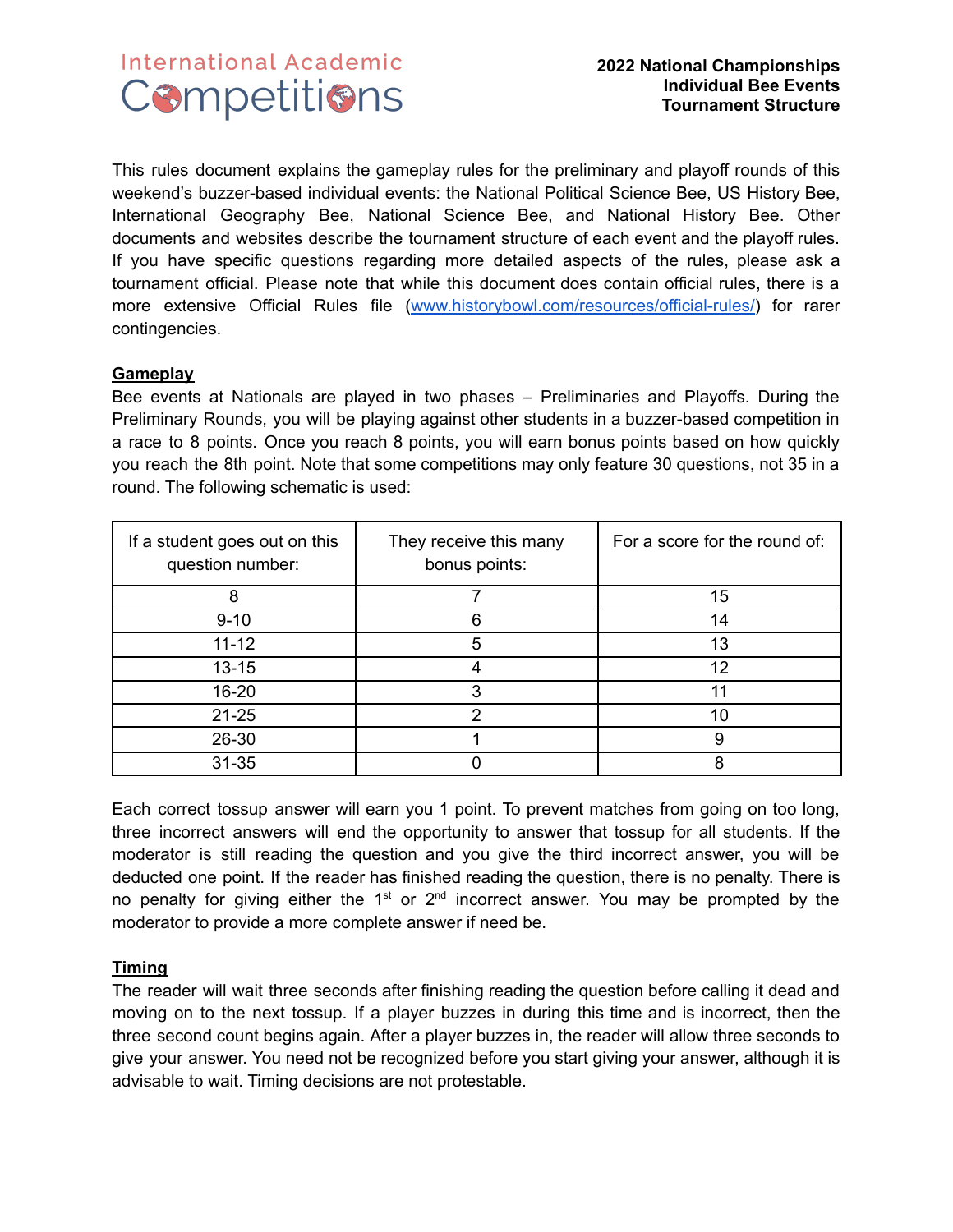#### **Protests and Disrupted Tossups**

If you wish to protest a question, you must bring it to the reader's attention immediately (i.e. say "protest" before the reader starts the next question) then fill out a protest form at the end of the round. You can only protest answers you have given, not the moderator's judgment on another student's answer. (The sole exception to this: protesting that the rules were not applied correctly.) If the reader botches a question, there are makeup questions included with each round that can be used. If you speak out of turn, you do not lose a point, but you are disqualified for the question, and the question is still alive for everyone else.

If the moderator inadvertently reveals the answer when a student speaks out of turn, then a makeup question is played approximating the conditions of the botched tossup question as much as possible. For example, if two players buzz incorrectly, and then a 3<sup>rd</sup> player speaks out of turn (i.e. their buzzer light did not come on), then the blurting student is not penalized a point, but is out on the makeup question, as are the two students who had buzzed incorrectly. The makeup question is played from the start as if two students had already answered incorrectly. Thus even one incorrect buzz on the makeup question would incur a -1 point penalty.

If the protest is made on the basis of "I should have been prompted and I wasn't" then if the protest is upheld, the protesting student is granted a point in the preliminary rounds **(because throwing out the question and trying to find all the students who were in the room to do a makeup question would be very difficult logistically)**. In the playoff rounds in this situation, the question is thrown out, and a makeup question is read for any students who were still playing at that point when the protesting student buzzed. Incorrect buzzes and negative points incurred prior to this buzz still stand, but a correct buzz after the student who should have been prompted does not stand and the points do not accrue, because the player who should have been prompted may well have answered with the correct answer.

Note that if a protest in Bee preliminary rounds results in a student being given a point, but another student was initially given credit for a correct answer, then BOTH students are credited with the point (since otherwise, this could wreak havoc with trying to determine bonus points for a student who is initially given credit for a correct response, and then that student sits out the remainder of the round if that buzz results in them going out, either at that point, or a later juncture in the round.

#### **Advancement**

A player's total score in all preliminary rounds is used to determine advancement to the playoffs; full details on how many players advance to the playoffs are available below. Tiebreaker tossups, if necessary, are sudden victory; an incorrect buzz on a tiebreaker tossup does not automatically eliminate you. In tiebreaks, the minus one rule from the preliminary rounds (whereby the third student buzzing incorrectly before the question has been read to completion receives a score of minus one) is never in effect, even if there are three or more students playing.

#### **Playoff Details for the 2022 National Championships**